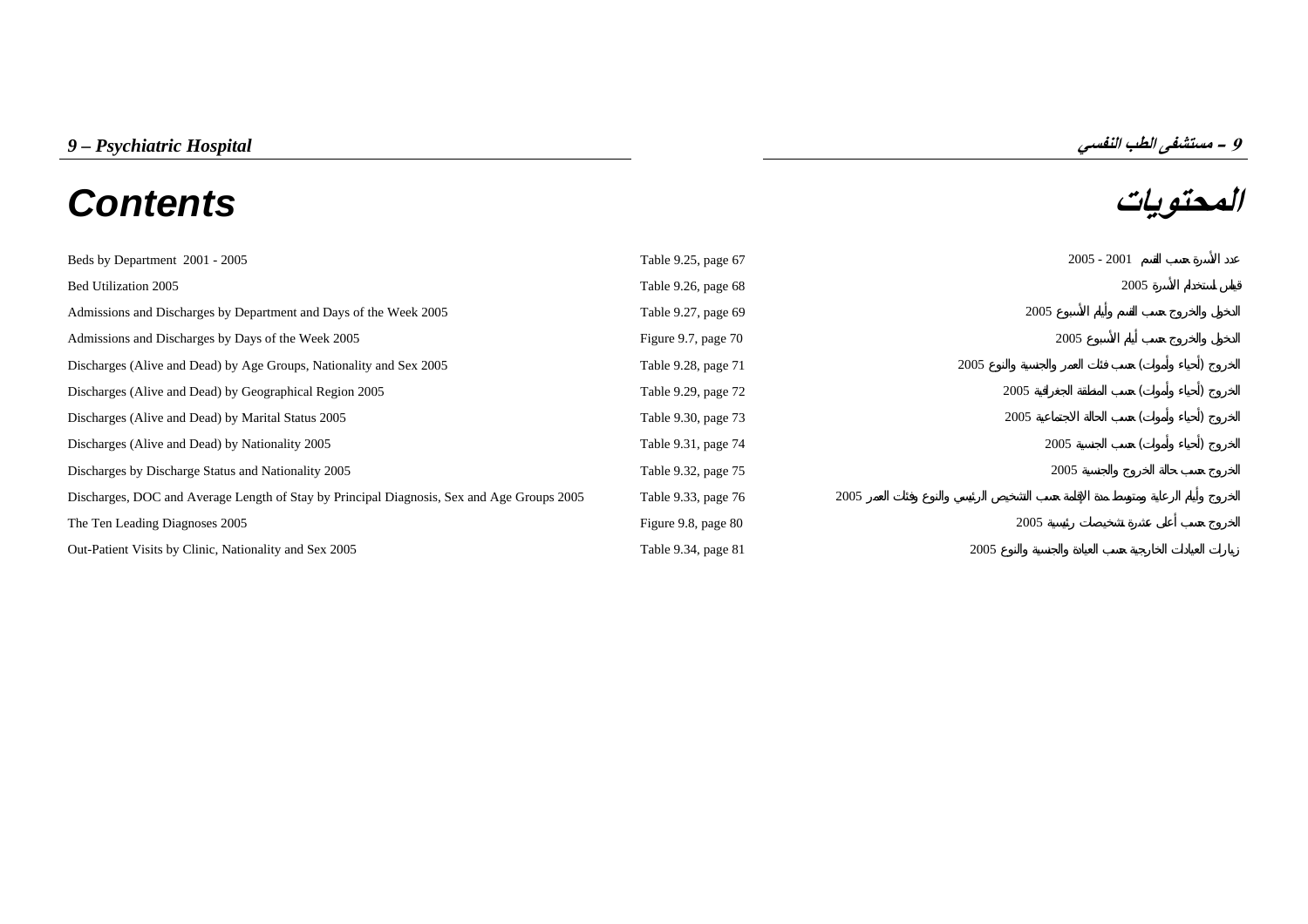#### **2005 - 2001**

**Beds by Department 2001 - 2005**

<span id="page-1-0"></span>

| <b>Department</b>         | 2005 | 2004 | 2003 | 2002 | 2001 |
|---------------------------|------|------|------|------|------|
| Psychiatric               | 63   | 63   | 63   | 72   | 63   |
| Child and Adolescent      | 12   | 12   | 12   | 12   | 12   |
| Drug and Alcohol          | 16   | 16   | 13   | 13   | 13   |
| Psycho-Geriatric          | 31   | 31   | 37   | 27   | 50   |
| <b>Mental Retardation</b> | 43   | 43   | 39   | 42   | 49   |
| Long Term Rehabilitation  | 39   | 39   | 37   | 35   | 14   |
| <b>Total</b>              | 204  | 204  | 201  | 201  | 201  |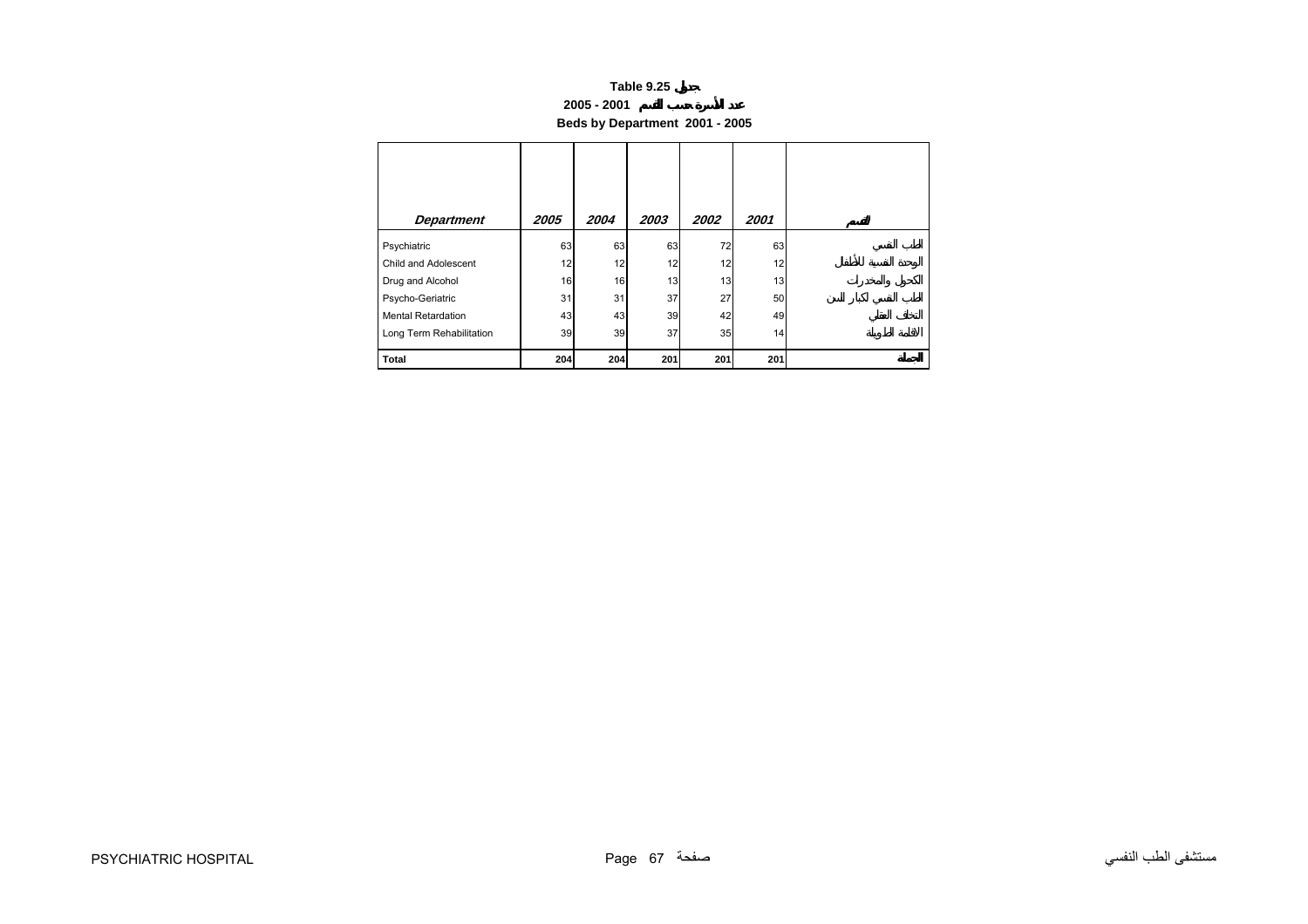#### **2005**

**Bed Utilization 2005**

<span id="page-2-0"></span>

| <b>Total</b> | <b>Long Term</b><br><b>Rehabilitation</b> | <b>Mental</b><br>Retardation | Psycho-<br>Geriatric | Drug &<br>Alcohol | Child &<br><b>Adolescent</b> | <b>Psychiatric</b> | <b>Description</b>                   |
|--------------|-------------------------------------------|------------------------------|----------------------|-------------------|------------------------------|--------------------|--------------------------------------|
| 1,117        |                                           | 56                           | 213                  | 236               | 43                           | 569                |                                      |
| 1,159        |                                           | 50                           | 247                  | 254               | 46                           | 562                | Total admissions<br>Total discharges |
| 204          | 39                                        | 43                           | 31                   | 16                | 12                           | 63                 |                                      |
|              |                                           |                              |                      |                   |                              |                    | No. of beds                          |
| 74,460       | 14,235                                    | 15,695                       | 11,315               | 5,840             | 4,380                        | 22,995             | Bed days available                   |
| 93,445       | 3,650                                     | 18,404                       | 17,656               | 8,577             | 3,529                        | 41,629             |                                      |
|              |                                           |                              |                      |                   |                              |                    | Patient-days overnight               |
| 27           |                                           |                              | 10                   | 4                 |                              | 13                 | $\geq$                               |
|              |                                           |                              |                      |                   |                              |                    | Patient days < 1 day                 |
| 93,472       | 3,650                                     | 18,404                       | 17,666               | 8,581             | 3,529                        | 41,642             |                                      |
|              |                                           |                              |                      |                   |                              |                    | <b>Total Patient days</b>            |
| 125.5        | 25.6                                      | 117.3                        | 156.1                | 146.9             | 80.6                         | 181.1              | Bed occupancy rate                   |
| 5.7          |                                           | 1.2                          | 8.0                  | 15.9              | 3.8                          | 8.9                |                                      |
|              |                                           |                              |                      |                   |                              |                    | Turnover rate                        |
| $-16.4$      |                                           | $-54.2$                      | $-25.7$              | $-10.8$           | 18.5                         | $-33.2$            |                                      |
|              |                                           |                              |                      |                   |                              |                    | Turnover interval*                   |
| 3.1          |                                           | 0.2                          | 0.6                  | 0.6               | 0.1                          | 1.6                |                                      |
| 3.2          |                                           | 0.1                          | 0.7                  | 0.7               |                              | 1.5                | Average daily admission              |
|              |                                           |                              |                      |                   | 0.1                          |                    | Average daily discharge              |
| 80.6         |                                           | 368.1                        | 71.5                 | 33.8              | 76.7                         | 74.1               |                                      |
|              |                                           |                              |                      |                   |                              |                    | Average length of stay               |

*\* Turnover Interval: Negative sign indicate that the concerned* : *\**

 *department is utilising more beds than allocated .* .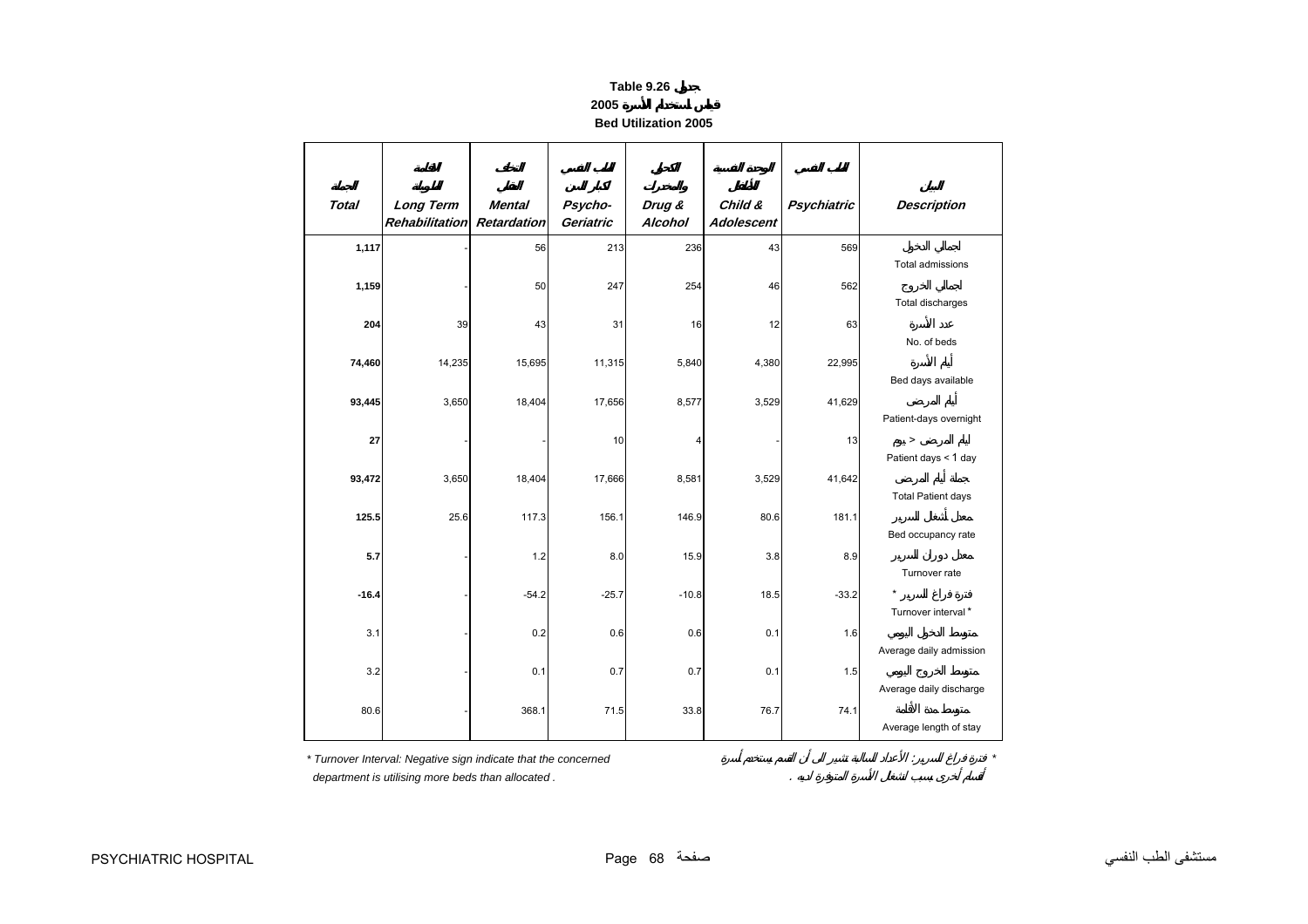#### **2005**

**Admissions and Discharges by Department and Days of the Week 2005**

<span id="page-3-0"></span>

|                           | Fri<br><b>Total</b> |       | <b>Thurs</b><br>Wed |      |        | Tues   |        | Mon  |           |      |        | <b>Sun</b>      |        |      |        |      |  |
|---------------------------|---------------------|-------|---------------------|------|--------|--------|--------|------|-----------|------|--------|-----------------|--------|------|--------|------|--|
|                           |                     |       |                     |      |        |        |        |      |           |      |        |                 |        |      |        |      |  |
| <b>Department</b>         | Disch.              | Adm.  | Disch.              | Adm. | Disch. | Adm.   | Disch. | Adm. | Disch.    | Adm. | Disch. | Adm.            | Disch. | Adm. | Disch. | Adm. |  |
| Psychiatric               | 562                 | 569   | 18                  | 48   | 27     | 44     | 161    | 91   | <b>72</b> | 101  | 52     | 83              | 95     | 99   | 137    | 103  |  |
| Child & Adolescent        | 46                  | 43    |                     |      |        | $\sim$ | 17     | 6    | 20        |      |        |                 |        | 11   |        | 10   |  |
| Drug & Alcohol            | 254                 | 236   | 28                  |      | 20     |        | 46     | 58   | 34        | 39   | 45     | 38 <sup>l</sup> | 51     | 41   | 30     | 50   |  |
| Psychogeryatric           | 247                 | 213   | 13 <sup>1</sup>     | 17   | 10     | 9      | 90     | 42   | 20        | 24   | 17     | 48              | 67     | 36   | 30     | 37   |  |
| <b>Mental Retardation</b> | 50                  | 56    | 3 <sup>1</sup>      |      |        |        | 10     |      |           |      |        | <b>20</b>       | 23     |      |        |      |  |
| Long Term Rehabilitation  |                     |       |                     |      |        |        |        |      |           |      |        |                 |        |      |        |      |  |
| <b>Total</b>              | 1,159               | 1,117 | 63                  | 76   | 61     | 62     | 324    | 202  | 152       | 180  | 118    | 194             | 240    | 194  | 201    | 209  |  |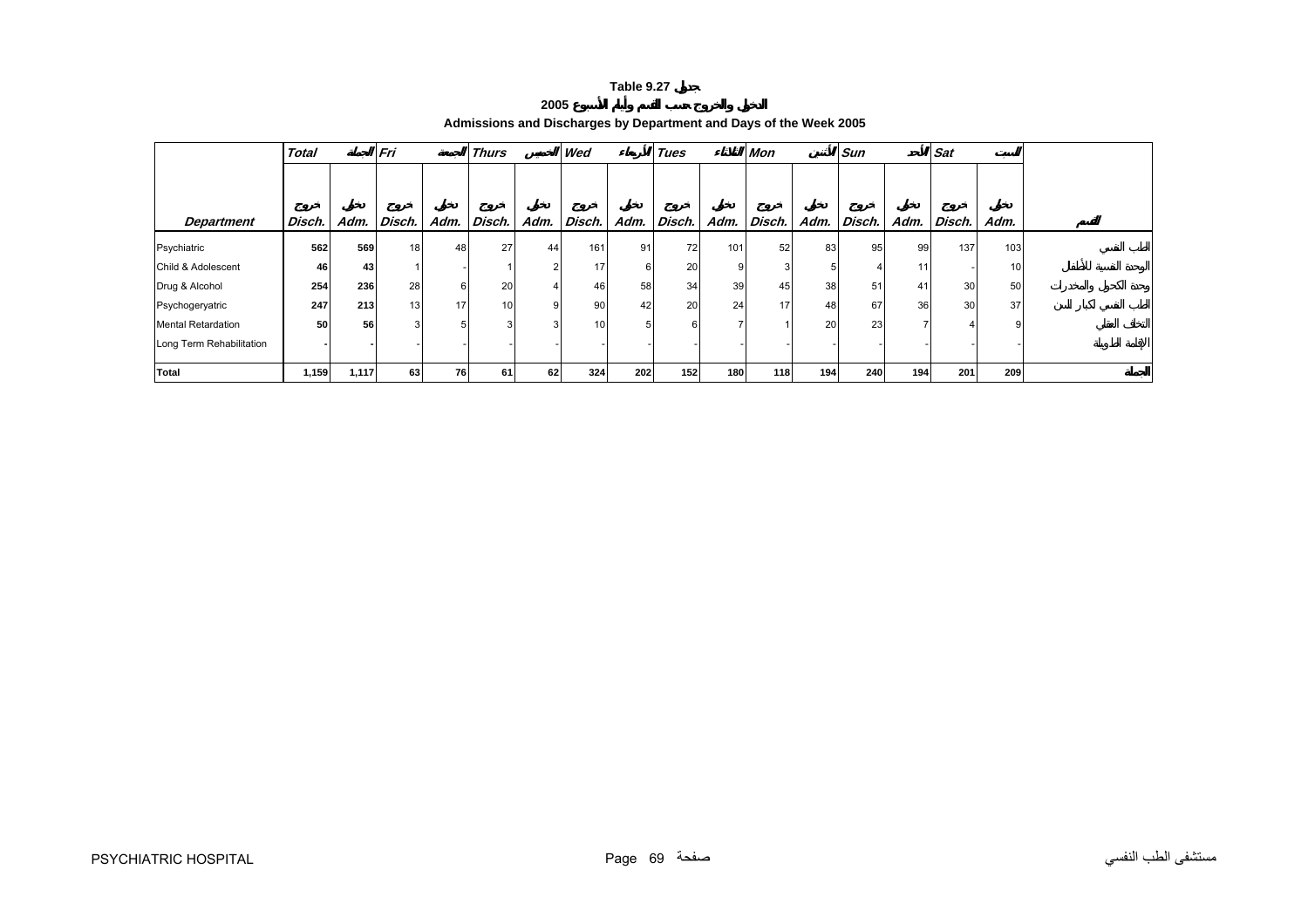

**2005Admissions and Discharges By Days of the Week 2005**

<span id="page-4-0"></span>

*Reference: Table 9.27*

*9.27* :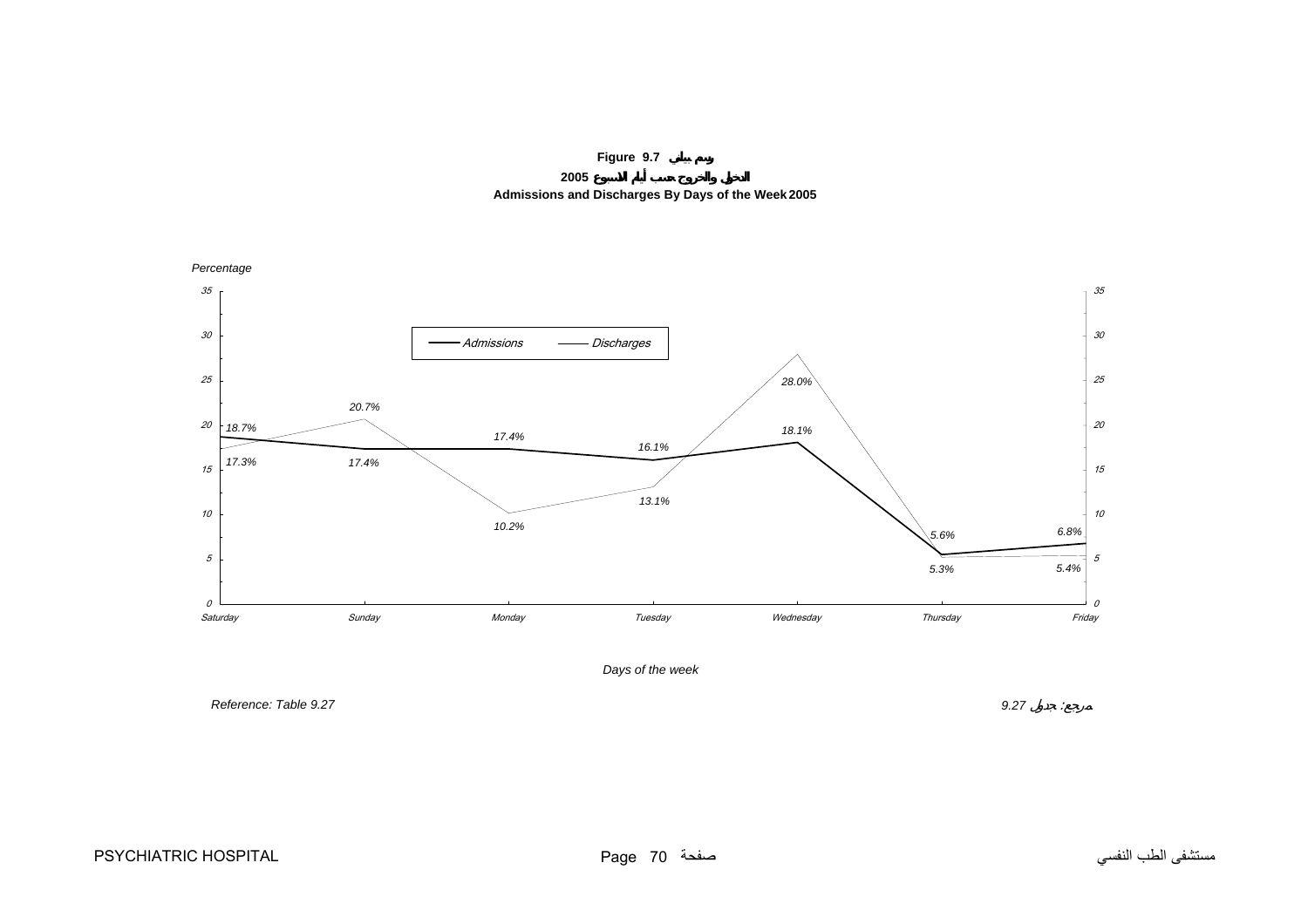# **2005 ( ) Discharges (Alive and Dead) by Age Groups, Nationality and Sex 2005**

<span id="page-5-0"></span>

| <b>Total</b> |        |             | Non-Bahraini |                |                | <b>Bahraini</b> |              |             |                  |                   |
|--------------|--------|-------------|--------------|----------------|----------------|-----------------|--------------|-------------|------------------|-------------------|
|              |        |             |              |                |                |                 |              |             |                  |                   |
|              |        |             |              |                |                |                 |              |             |                  |                   |
|              |        |             |              |                |                |                 |              |             |                  | (                 |
| <b>Total</b> | Female | <b>Male</b> | <b>Total</b> | Female         | <b>Male</b>    | Total           | Female       | <b>Male</b> |                  | Age Groups(Years) |
| 58           | 23     | 35          | 6            | $\mathbf{1}$   | 5              | 52              | 22           |             | 30 Alive         |                   |
|              |        |             |              |                |                |                 |              |             | Dead             | $1 - 9$           |
| 58           | 23     | 35          | 6            | 1              | 5              | 52              | 22           |             | 30 Total         |                   |
| 71           | 28     | 43          |              | $\overline{2}$ | $\overline{2}$ | 67              | 26           |             | 41 Alive         |                   |
|              |        |             |              |                |                |                 |              |             | Dead             | $10 - 19$         |
| 71           | 28     | 43          | 4            | 2              | $\overline{2}$ | 67              | 26           |             | 41 Total         |                   |
|              |        |             |              |                |                |                 |              |             |                  |                   |
| 257          | 89     | 168         | 62           | 43             | 19             | 195             | 46           |             | 149 Alive        |                   |
|              |        |             |              |                |                |                 |              |             | Dead             | $20 - 29$         |
| 257          | 89     | 168         | 62           | 43             | 19             | 195             | 46           |             | 149 Total        |                   |
| 299          | 75     | 224         | 48           | 18             | 30             | 251             | 57           |             | 194 Alive        |                   |
|              |        |             |              |                |                |                 |              |             | Dead             | $30 - 39$         |
| 299          | 75     | 224         | 48           | 18             | 30             | 251             | 57           |             | 194 Total        |                   |
| 268          | 81     | 187         | 35           | 11             | 24             | 233             | 70           |             | 163 Alive        |                   |
|              |        |             |              |                |                |                 |              |             | Dead             | $40 - 49$         |
| 268          | 81     | 187         | 35           | 11             | 24             | 233             | 70           |             | 163 Total        |                   |
| 118          | 44     | 74          | 10           | 3              | $\overline{7}$ | 108             | 41           |             | 67 Alive         |                   |
|              |        |             |              |                |                |                 |              |             | Dead             | $50 - 59$         |
| 118          | 44     | 74          | 10           | 3              | 7              | 108             | 41           |             | 67 Total         |                   |
|              |        |             |              |                |                |                 | 22           |             |                  |                   |
| 45           | 22     | 23          |              |                |                | 45              |              |             | 23 Alive         | $60 - 69$         |
| 45           | 22     | 23          |              |                |                | 45              | 22           |             | Dead<br>23 Total |                   |
|              |        |             |              |                |                |                 |              |             |                  |                   |
| 42           | 16     | 26          | 3            | 3              |                | 39              | 13           |             | 26 Alive         |                   |
| 1            | 1      |             |              |                |                | 1               | $\mathbf{1}$ |             | Dead             | $70 +$            |
| 43           | 17     | 26          | 3            | 3              |                | 40              | 14           |             | 26 Total         |                   |
| 1158         | 378    | 780         | 168          | 81             | 87             | 990             | 297          |             | 693 Alive        |                   |
| 1            | 1      |             |              |                |                | 1               | 1            |             | Dead             | <b>Total</b>      |
| 1159         | 379    | 780         | 168          | 81             | 87             | 991             | 298          |             | 693 Total        |                   |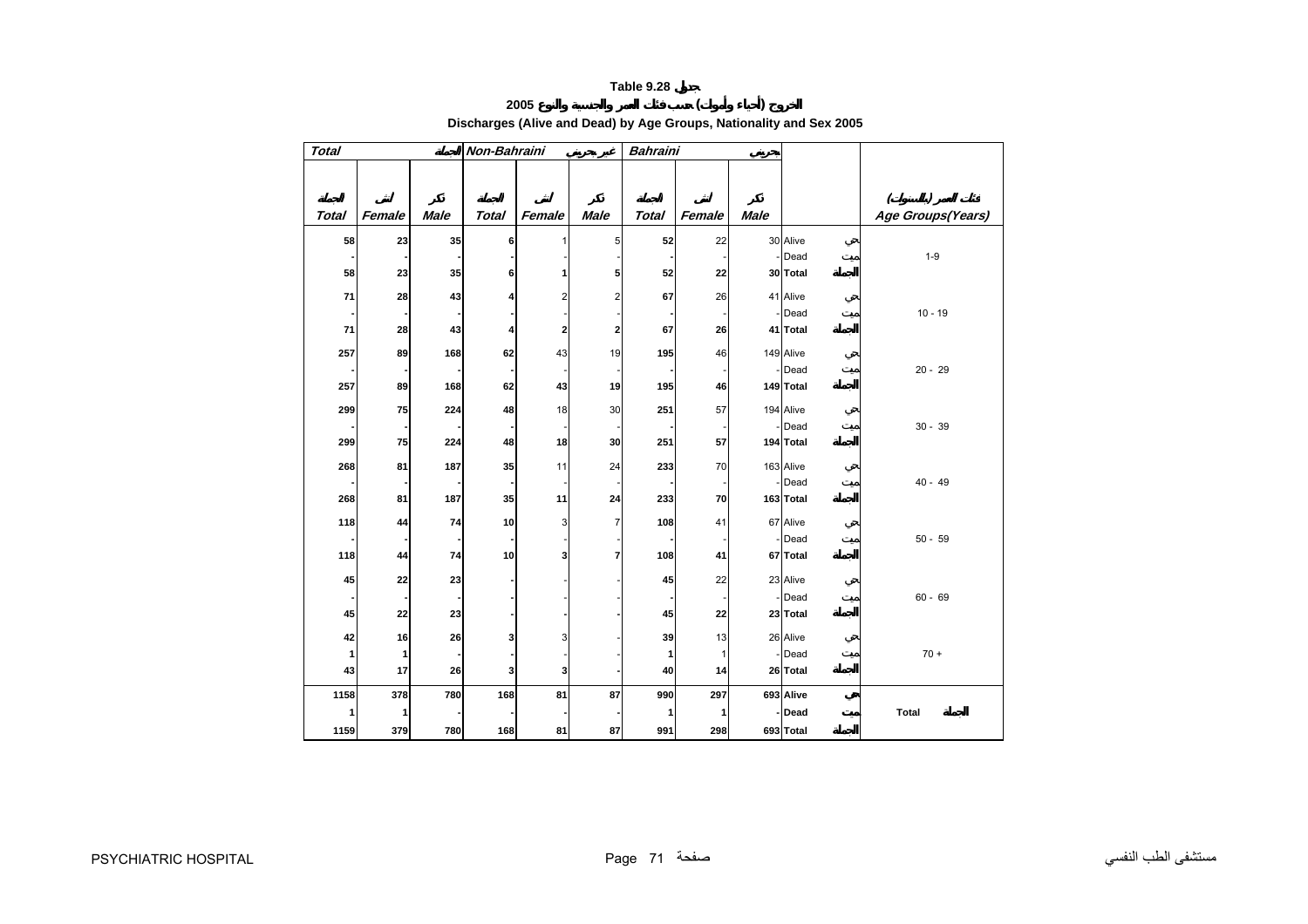# **2005 ( ) Discharges (Alive and Dead) by Geographical Region 2005**

<span id="page-6-0"></span>

|              | <b>Total</b> |       | <b>Dead</b>              |                          | Alive |       |  |
|--------------|--------------|-------|--------------------------|--------------------------|-------|-------|--|
|              |              |       |                          |                          |       |       |  |
|              |              |       |                          |                          |       |       |  |
| Region       | $\%$         | No.   | %                        | No.                      | %     | No.   |  |
| Hidd         | 0.9          | 11    | $\overline{\phantom{a}}$ | $\overline{\phantom{a}}$ | 0.9   | 11    |  |
| Muharraq     | 14.8         | 171   | $\overline{\phantom{a}}$ | $\overline{\phantom{a}}$ | 14.8  | 171   |  |
| Manama       | 22.6         | 262   | 100.0                    | 1                        | 22.5  | 261   |  |
| Jidhafs      | 12.2         | 141   | $\overline{\phantom{a}}$ |                          | 12.2  | 141   |  |
| Northern     | 6.6          | 76    | $\overline{\phantom{a}}$ | $\overline{\phantom{a}}$ | 6.6   | 76    |  |
| Sitra        | 6.4          | 74    | $\overline{\phantom{a}}$ | $\overline{\phantom{a}}$ | 6.4   | 74    |  |
| Central      | 6.2          | 72    | $\overline{\phantom{a}}$ | $\overline{\phantom{a}}$ | 6.2   | 72    |  |
| Isa Town     | 7.6          | 88    | $\overline{\phantom{a}}$ | $\overline{\phantom{a}}$ | 7.6   | 88    |  |
| Riffa        | 8.2          | 95    | $\overline{\phantom{a}}$ | $\overline{\phantom{a}}$ | 8.2   | 95    |  |
| Western      | 4.6          | 53    | $\overline{\phantom{a}}$ | $\overline{\phantom{a}}$ | 4.6   | 53    |  |
| Southern     | 0.3          | 3     | $\overline{\phantom{a}}$ | $\overline{\phantom{a}}$ | 0.3   | 3     |  |
| Hamad Town   | 9.5          | 110   | $\overline{\phantom{a}}$ | $\overline{\phantom{a}}$ | 9.5   | 110   |  |
| Undetermined | 0.3          | 3     | $\overline{\phantom{a}}$ | $\overline{\phantom{a}}$ | 0.3   | 3     |  |
| <b>Total</b> | 100.0        | 1,159 | 100.0                    | 1                        | 100.0 | 1,158 |  |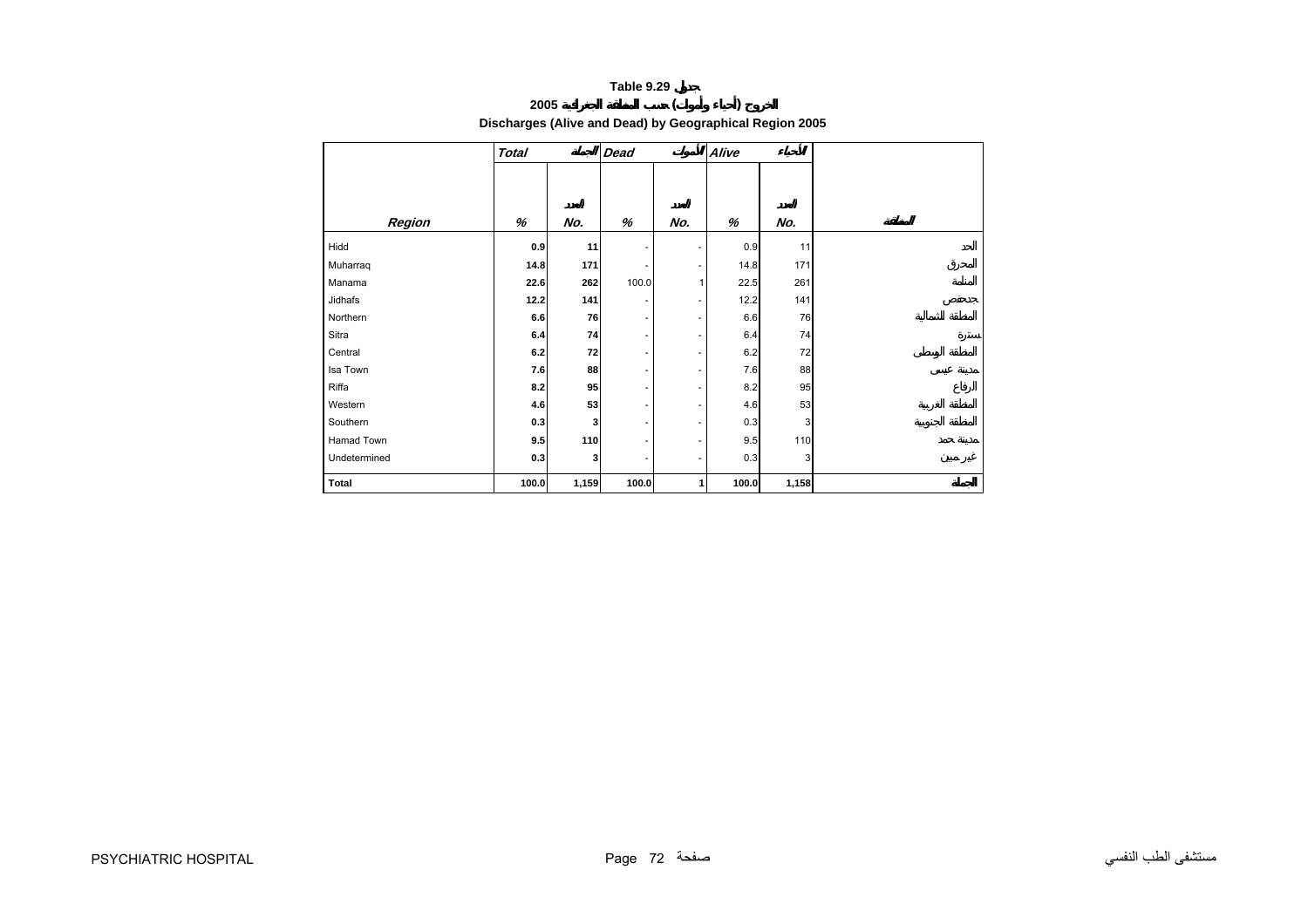# **2005 ( ) Discharges (Alive and Dead) by Marital Status 2005**

<span id="page-7-0"></span>

|                       | <b>Total</b> |       | <b>Dead</b> |     | Alive |       |  |
|-----------------------|--------------|-------|-------------|-----|-------|-------|--|
| <b>Marital Status</b> | %            | No.   | %           | No. | %     | No.   |  |
|                       |              |       |             |     |       |       |  |
| Single                | 71.1         | 824   |             |     | 71.2  | 824   |  |
| Married               | 25.4         | 294   | 100.0       |     | 25.3  | 293   |  |
| Widowed               | 0.9          | 10    |             |     | 0.9   | 10    |  |
| Divorced              | 2.6          | 30    |             |     | 2.6   | 30    |  |
| Unknown               | 0.1          | 1     |             |     | 0.1   | 1     |  |
| Total                 | 100.0        | 1,159 | 100.0       |     | 100.0 | 1,158 |  |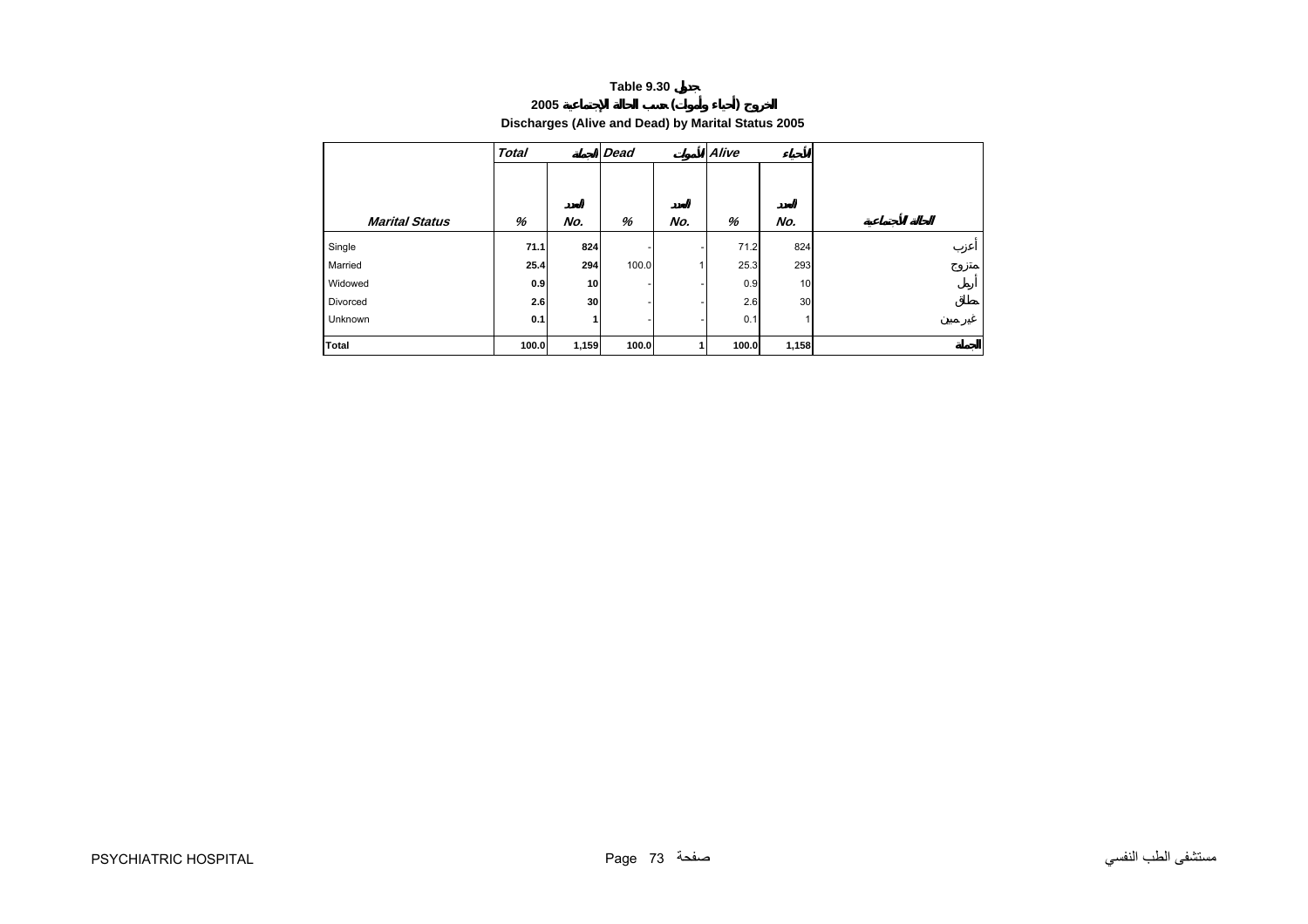# **2005 ( ) Discharges (Alive and Dead) by Nationality 2005**

<span id="page-8-0"></span>

|                                    | <b>Total</b> |       | <b>Dead</b> | Alive |       |       |                    |
|------------------------------------|--------------|-------|-------------|-------|-------|-------|--------------------|
|                                    |              |       |             |       |       |       |                    |
|                                    |              |       |             |       |       |       |                    |
| <b>Nationality</b>                 | %            | No.   | %           | No.   | %     | No.   |                    |
| Bahraini                           | 85.5         | 991   | 100.0       |       | 85.5  | 990   |                    |
| Indian                             | 4.7          | 54    |             |       | 4.7   | 54    |                    |
| Pakistani                          | 0.9          | 10    |             |       | 0.9   | 10    | باكستاني           |
| Other Arab                         | 1.6          | 19    |             |       | 1.6   | 19    | عرب أخرون          |
| Bangladeshi                        | 1.1          | 13    |             |       | 1.1   | 13    | بنغالي             |
| Philipino                          | 0.4          | 5     |             |       | 0.4   | 5     | فليبيني            |
| Saudi Arabian                      | 0.9          | 10    |             |       | 0.9   | 10    | سعودي              |
| Iranian                            | 1.7          | 20    |             |       | 1.7   | 20    | إيراني             |
| Srilankan                          | 0.4          | 5     |             |       | 0.4   | 5     | سيلاني             |
| Other Countries of                 | 0.1          | 1     |             |       | 0.1   | 1     |                    |
| Gulf Co-operation Council (G.C.C.) |              |       |             |       |       |       |                    |
| Americans                          |              |       |             |       |       |       | أمريكيون<br>أوروبي |
| European                           |              |       |             |       |       |       |                    |
| Other Asians                       | 1.3          | 15    |             |       | 1.3   | 15    | أسيويون أخرون      |
| African (non Arab)                 | 1.2          | 14    |             |       | 1.2   | 14    | أفريقي (غير عربي)  |
| <b>Other Nationalities</b>         | 0.2          | 2     |             |       | 0.2   | 2     | جنسيات أخرى        |
| <b>Total</b>                       | 100.0        | 1,159 | 100.0       | 1     | 100.0 | 1,158 |                    |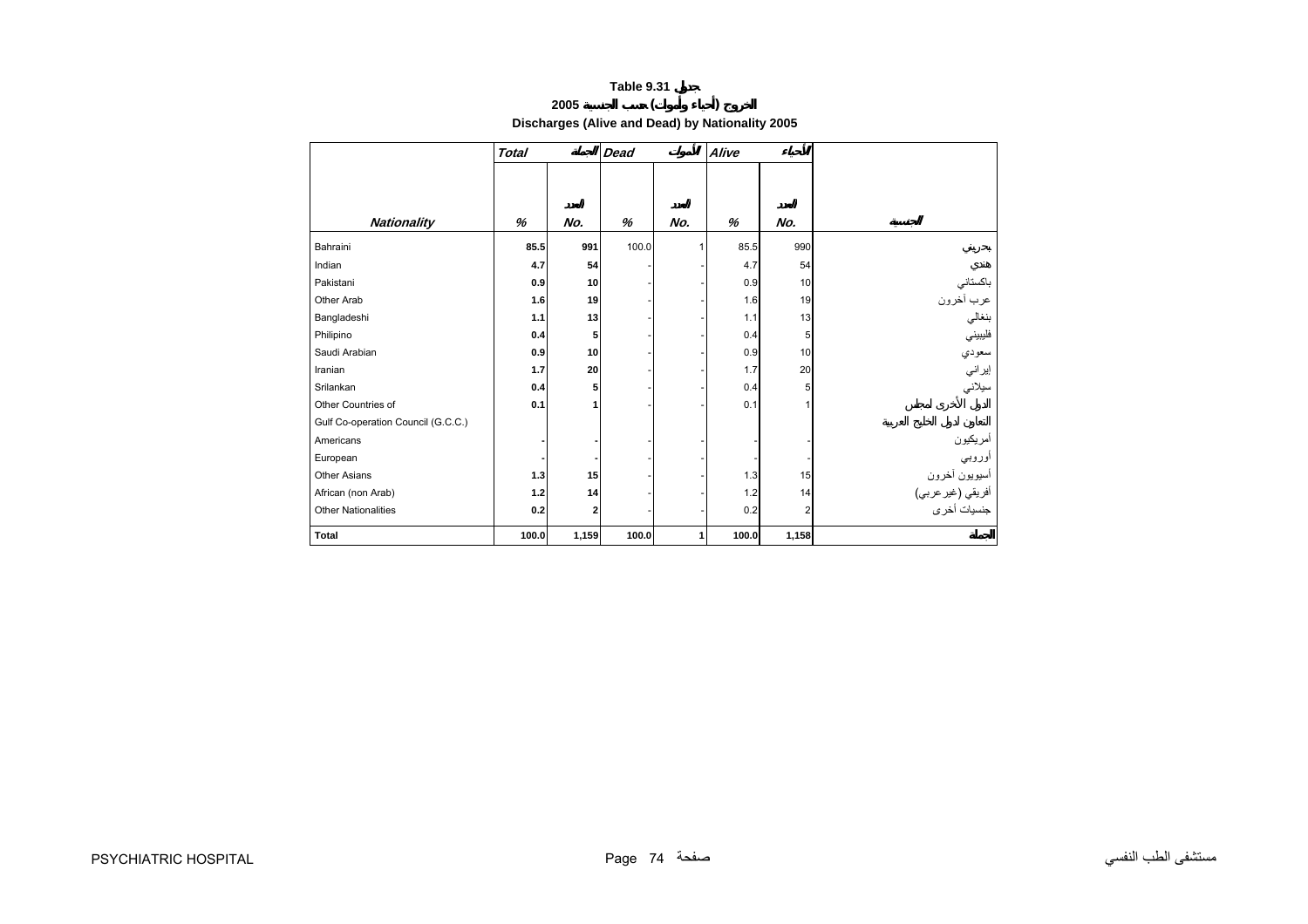### **جدول 9.32 Table الخروج حسب حالة الخروج والجنسية<sup>2005</sup> Discharges by Discharge Status and Nationality 2005**

<span id="page-9-0"></span>

| <b>Total</b> | Long Term<br><b>Rehabilitation</b> | Mental<br><b>Retardation</b> | Psycho-<br>Geriatric | Drug &<br>Alcohol | Child &<br>Adolescent | Psychiatric | Nationality  | <b>Discharge Status</b>        |
|--------------|------------------------------------|------------------------------|----------------------|-------------------|-----------------------|-------------|--------------|--------------------------------|
| 903          |                                    | 44                           | 188                  | 199               | 40                    |             | 432 Bah.     |                                |
| 163          |                                    | 2.0                          | 44                   | 10                | 5                     |             | 102 Non-Bah. | Routine discharge home         |
| 1,066        |                                    | 46                           | 232                  | 209               | 45                    |             | 534 Total    |                                |
| 84           |                                    |                              | 13                   | 43                |                       |             | 27 Bah       |                                |
| 5            |                                    |                              | 2.0                  | $\overline{2}$    |                       |             | 1 Non-Bah    | Left against medical advice    |
| 89           |                                    |                              | 15                   | 45                |                       |             | 28 Total     |                                |
|              |                                    |                              |                      |                   |                       |             |              |                                |
| 1            |                                    |                              |                      |                   |                       |             | - Bah        | 48                             |
|              |                                    |                              |                      |                   |                       |             | - Non-Bah    | Died after 48 hours            |
|              |                                    |                              |                      |                   |                       |             | -Total       |                                |
| 3            |                                    | 3                            |                      |                   |                       |             | - Bah        |                                |
|              |                                    |                              |                      |                   |                       |             | - Non-Bah    | Transferred to other hospitals |
| 3            |                                    | 3                            |                      |                   |                       |             | -Total       |                                |
| 991          |                                    |                              |                      |                   |                       |             | 459 Bah      |                                |
|              |                                    | 48                           | 201                  | 242               | 41                    |             |              |                                |
| 168          |                                    | $\mathbf{z}$                 | 46                   | 12                | 5                     |             | 103 Non-Bah  | Total                          |
| 1,159        |                                    | 50                           | 247                  | 254               | 46                    |             | 562 Total    |                                |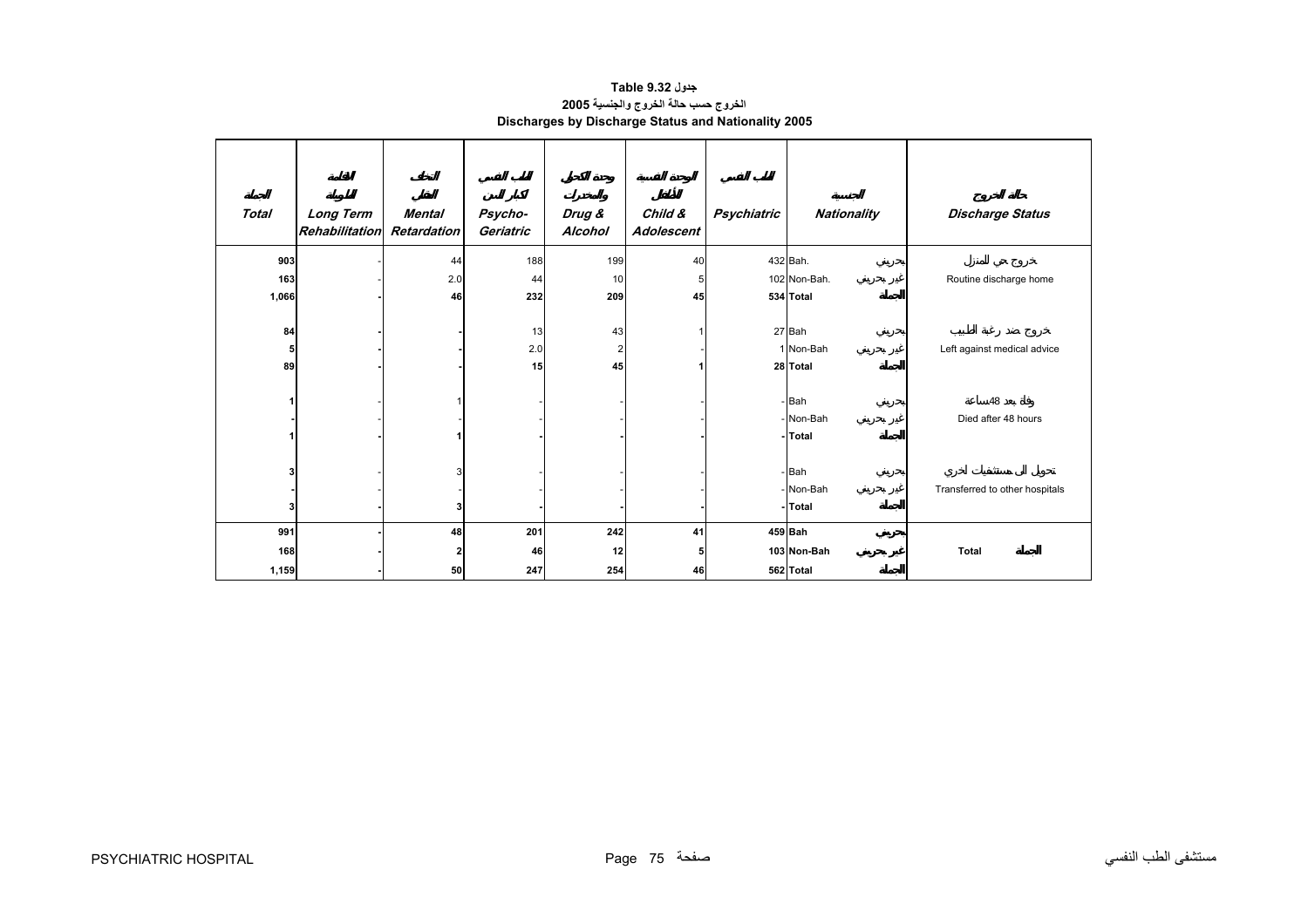| 2005 |  |  |  |
|------|--|--|--|

<span id="page-10-0"></span>

| <b>Male</b>       |              |             |           |          |           | Female            |                |                |             |          |           |                       |                                           |                                                        |                           |
|-------------------|--------------|-------------|-----------|----------|-----------|-------------------|----------------|----------------|-------------|----------|-----------|-----------------------|-------------------------------------------|--------------------------------------------------------|---------------------------|
| <b>Age Groups</b> |              |             |           |          |           | <b>Age Groups</b> |                |                |             |          |           |                       |                                           |                                                        |                           |
| <b>Total</b>      | $65 +$       | 45-64       | $15 - 44$ | $1 - 14$ | $<$ 1 yrs | <b>Total</b>      | $65+$          | $45 - 64$      | 15-44       | $1 - 14$ | $<$ 1 yrs | Grand<br><b>Total</b> | <b>DISCH.</b><br><b>DOC</b><br><b>ALS</b> | <b>Principal Diagnosis</b>                             | ICD <sub>10</sub><br>Code |
| 188               | 5            | 47          | 134       | 2        |           | 93                | 6              | 45             | 42          |          |           | 281                   | disch                                     |                                                        | F20                       |
| 21,261            | 1,936        | 4,080       | 15,104    | 141      |           | 10,773            | 2,867          | 2,401          | 5,505       |          |           | 32,034                | doc                                       | Schizophrenia                                          |                           |
| 113               | 387          | 87          | 113       | 71       |           | 116               | 478            | 53             | 131         |          |           | 114                   | als                                       |                                                        |                           |
| 251               |              | 54          | 196       |          |           | Δ                 |                |                | 4           |          |           | 255                   | disch                                     |                                                        | F11                       |
| 16,895            |              | 2,952       | 13,269    | 674      |           | 68                |                |                | 68          |          |           | 16,963                | doc                                       | Mental and behavioural disorders due to use of opioids |                           |
| 67                |              | 55          | 68        | 674      |           | 17                |                |                | 17          |          |           | 67                    | als                                       |                                                        |                           |
|                   |              |             |           |          |           |                   |                |                |             |          |           |                       |                                           |                                                        |                           |
| 54<br>6,833       | 6<br>1,830   | 19<br>3,803 | 28<br>936 | 264      |           | 52<br>2,135       | 3<br>20        | 17<br>1,044    | 32<br>1,071 |          |           | 106<br>8,968          | disch                                     |                                                        | F33                       |
| 127               | 305          | 200         | 33        | 264      |           | 41                | $\overline{7}$ | 61             | 33          |          |           | 85                    | doc<br>als                                | Recurrent depressive disorder                          |                           |
|                   |              |             |           |          |           |                   |                |                |             |          |           |                       |                                           |                                                        |                           |
| 44                |              | 16          | 28        |          |           | 38                | $\mathbf 1$    | -7             | 30          |          |           | 82                    | disch                                     |                                                        | F31                       |
| 2,911             |              | 1,869       | 1,042     |          |           | 1,409             | $\overline{1}$ | 509            | 899         |          |           | 4,320                 | doc                                       | Bipolar affective disorder                             |                           |
| 66                |              | 117         | 37        |          |           | 37                |                | 73             | 30          |          |           | 53                    | als                                       |                                                        |                           |
| 31                |              | 11          | 20        |          |           | 47                |                | 3              | 44          |          |           | 78                    | disch                                     |                                                        | F32                       |
| 3,275             |              | 1,949       | 1,326     |          |           | 3,415             |                | 92             | 3,323       |          |           | 6,690                 | doc                                       | Depressive episode                                     |                           |
| 106               |              | 177         | 66        |          |           | 73                |                | 31             | 76          |          |           | 86                    | als                                       |                                                        |                           |
| 29                | $\mathbf 1$  | 9           | 19        |          |           | 33                |                | $\overline{2}$ | 30          | 1        |           | 62                    | disch                                     |                                                        | F <sub>23</sub>           |
| 804               | 40           | 324         | 440       |          |           | 7,517             |                | 294            | 6,982       | 241      |           | 8,321                 | doc                                       | Acute and transient psychotic disorders                |                           |
| 28                | 40           | 36          | 23        |          |           | 228               |                | 147            | 233         | 241      |           | 134                   | als                                       |                                                        |                           |
| 25                | $\mathbf{1}$ | 3           | 16        | 5        |           | 28                | $\overline{2}$ |                | 22          | 4        |           | 53                    | disch                                     |                                                        | F70                       |
| 2,871             | 81           | 327         | 1,998     | 465      |           | 8,128             | 858            |                | 1,026       | 6,244    |           | 10,999                | doc                                       | Mild mental retardation                                |                           |
| 115               | 81           | 109         | 125       | 93       |           | 290               | 429            |                | 47          | 1,561    |           | 208                   | als                                       |                                                        |                           |
| 33                | 22           | 4           | 7         |          |           | 15                | 13             | -1             | -1          |          |           | 48                    | disch                                     |                                                        | F00                       |
| 9,534             | 4,436        | 717         | 4,381     |          |           | 11,455            | 5,092          | 6,272          | 91          |          |           | 20,989                | doc                                       | Dementia in Alzheimer's disease                        |                           |
| 289               | 202          | 179         | 626       |          |           | 764               | 392            | 6,272          | 91          |          |           | 437                   | als                                       |                                                        |                           |

# **Discharges, DOC and Average Length of Stay by Principal Diagnosis, Sex and Age Groups 2005**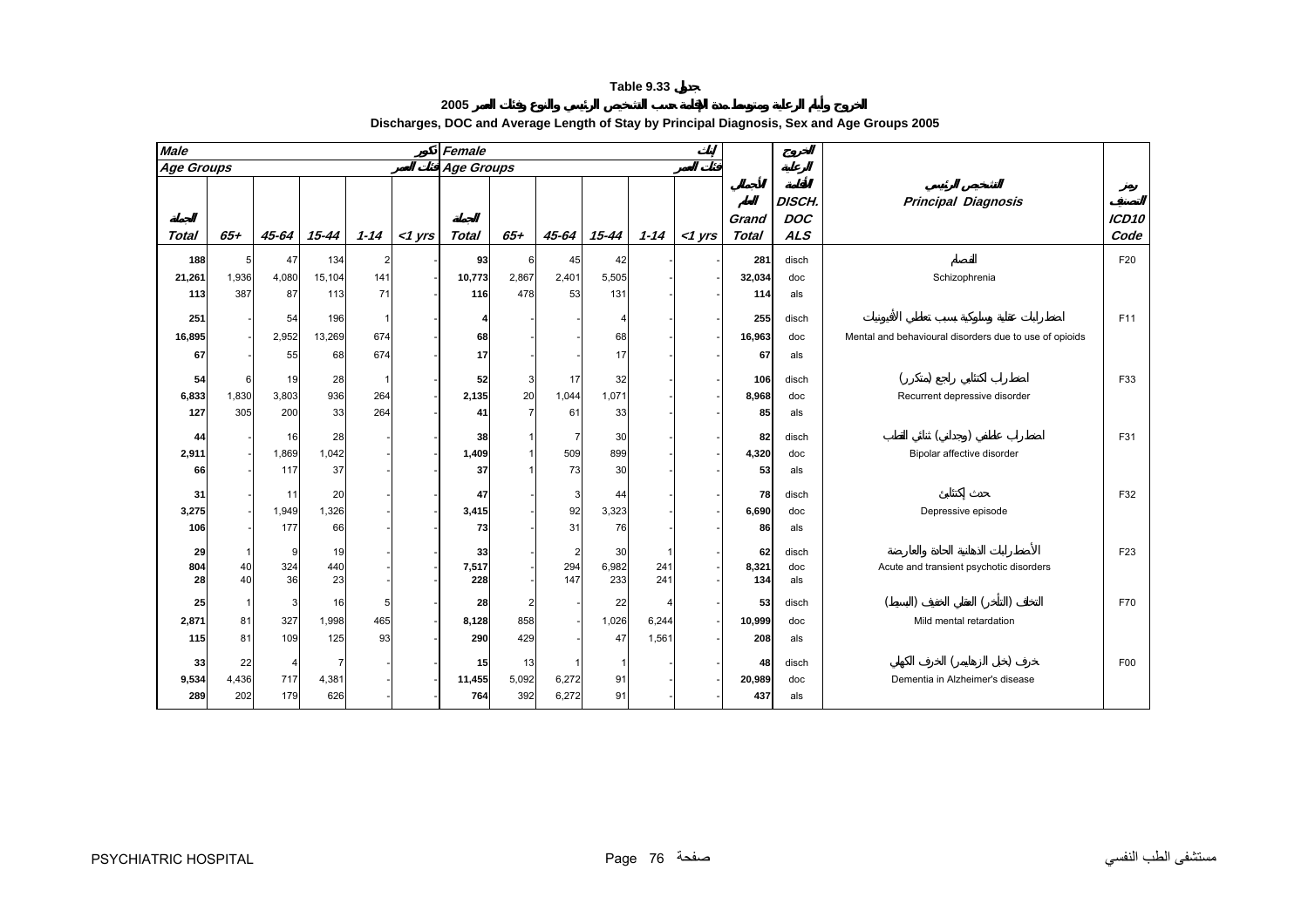# **(Cont'd) Table 9.33 ( )**

**2005** 

# **Discharges, DOC and Average Length of Stay by Principal Diagnosis, Sex and Age Groups 2005**

| <b>Male</b>           |        |             |           |           |           | Female            |        |           |                |           |           |                       |                                           |                                                        |                 |
|-----------------------|--------|-------------|-----------|-----------|-----------|-------------------|--------|-----------|----------------|-----------|-----------|-----------------------|-------------------------------------------|--------------------------------------------------------|-----------------|
| <b>Age Groups</b>     |        |             |           |           |           | <b>Age Groups</b> |        |           |                |           |           |                       |                                           |                                                        |                 |
| <b>Total</b>          | $65 +$ | 45-64       | $15 - 44$ | $1 - 14$  | $<$ 1 yrs | <b>Total</b>      | $65 +$ | $45 - 64$ | $15 - 44$      | $1 - 14$  | $<$ 1 yrs | Grand<br><b>Total</b> | <b>DISCH.</b><br><b>DOC</b><br><b>ALS</b> | <b>Principal Diagnosis</b>                             | ICD10<br>Code   |
| 28                    |        | 7           | 21        |           |           | 16                |        | -7        | 9              |           |           | 44                    | disch                                     |                                                        | F30             |
| 1,318                 |        | 301         | 1,017     |           |           | 750               |        | 207       | 543            |           |           | 2,068                 | doc                                       | Manic episode                                          |                 |
| 47                    |        | 43          | 48        |           |           | 47                |        | 30        | 60             |           |           | 47                    | als                                       |                                                        |                 |
| 27                    |        |             |           | 26        |           | 11                |        |           | $\overline{a}$ | 9         |           | 38                    | disch                                     |                                                        | F91             |
| 1,513                 |        |             |           | 1,512     |           | 411               |        |           | 43             | 368       |           | 1,924                 | doc                                       | Conduct disorders                                      |                 |
| 56                    |        |             |           | 58        |           | 37                |        |           | 22             | 41        |           | 51                    | als                                       |                                                        |                 |
| 9                     |        | $\mathbf 1$ | 8         |           |           | g                 |        | 3         | 6              |           |           | 18                    | disch                                     |                                                        | F <sub>25</sub> |
| 472                   |        | 18          | 454       |           |           | 246               |        | 66        | 180            |           |           | 718                   | doc                                       | Schizoaffective disorders                              |                 |
| 52                    |        | 18          | 57        |           |           | 27                |        | 22        | 30             |           |           | 40                    | als                                       |                                                        |                 |
| 11                    |        | 3           | 6         | 2         |           | -7                |        |           | $\overline{4}$ | 2         |           | 18                    | disch                                     |                                                        | F60             |
| 250                   |        | 25          | 88        | 137       |           | 97                |        |           | 39             | 56        |           | 347                   | doc                                       | Specific personality disorders                         |                 |
| 23                    |        | 8           | 15        | 69        |           | 14                | 2      |           | 10             | 28        |           | 19                    | als                                       |                                                        |                 |
| 9                     |        |             | 8         |           |           | 8                 |        |           | 7              |           |           | 17                    | disch                                     |                                                        | F43             |
| 156                   |        |             | 151       | 5         |           | 1,754             |        | 33        | 1,721          |           |           | 1,910                 | doc                                       | Reaction to severe stress, and adjustment disorders    |                 |
| 17                    |        |             | 19        |           |           | 219               |        | 33        | 246            |           |           | 112                   | als                                       |                                                        |                 |
| 16                    |        | 6           | 9         |           |           |                   |        |           |                |           |           | 16                    | disch                                     |                                                        | F10             |
| 545                   |        | 123         | 421       |           |           |                   |        |           |                |           |           | 545                   | doc                                       | Mental and behavioural disorders due to use of alcohol |                 |
| 34                    |        | 21          | 47        |           |           |                   |        |           |                |           |           | 34                    | als                                       |                                                        |                 |
| -8                    |        |             | 2         | 6         |           | 2                 |        |           |                | 2         |           | 10                    | disch                                     |                                                        | F90             |
| 532<br>67             |        |             | 12<br>6   | 520<br>87 |           | 120<br>60         |        |           |                | 120<br>60 |           | 652<br>65             | doc<br>als                                | Hyperkinetic disorders                                 |                 |
|                       |        |             |           |           |           |                   |        |           |                |           |           |                       |                                           |                                                        |                 |
| $\overline{2}$<br>124 |        |             |           | 2<br>124  |           | 4<br>195          |        |           |                | 4<br>195  |           | 6<br>319              | disch<br>doc                              | Emotional disorders with onset specific to childhood   | F93             |
| 62                    |        |             |           | 62        |           | 49                |        |           |                | 49        |           | 53                    | als                                       |                                                        |                 |
|                       |        |             |           |           |           |                   |        |           |                |           |           |                       |                                           |                                                        |                 |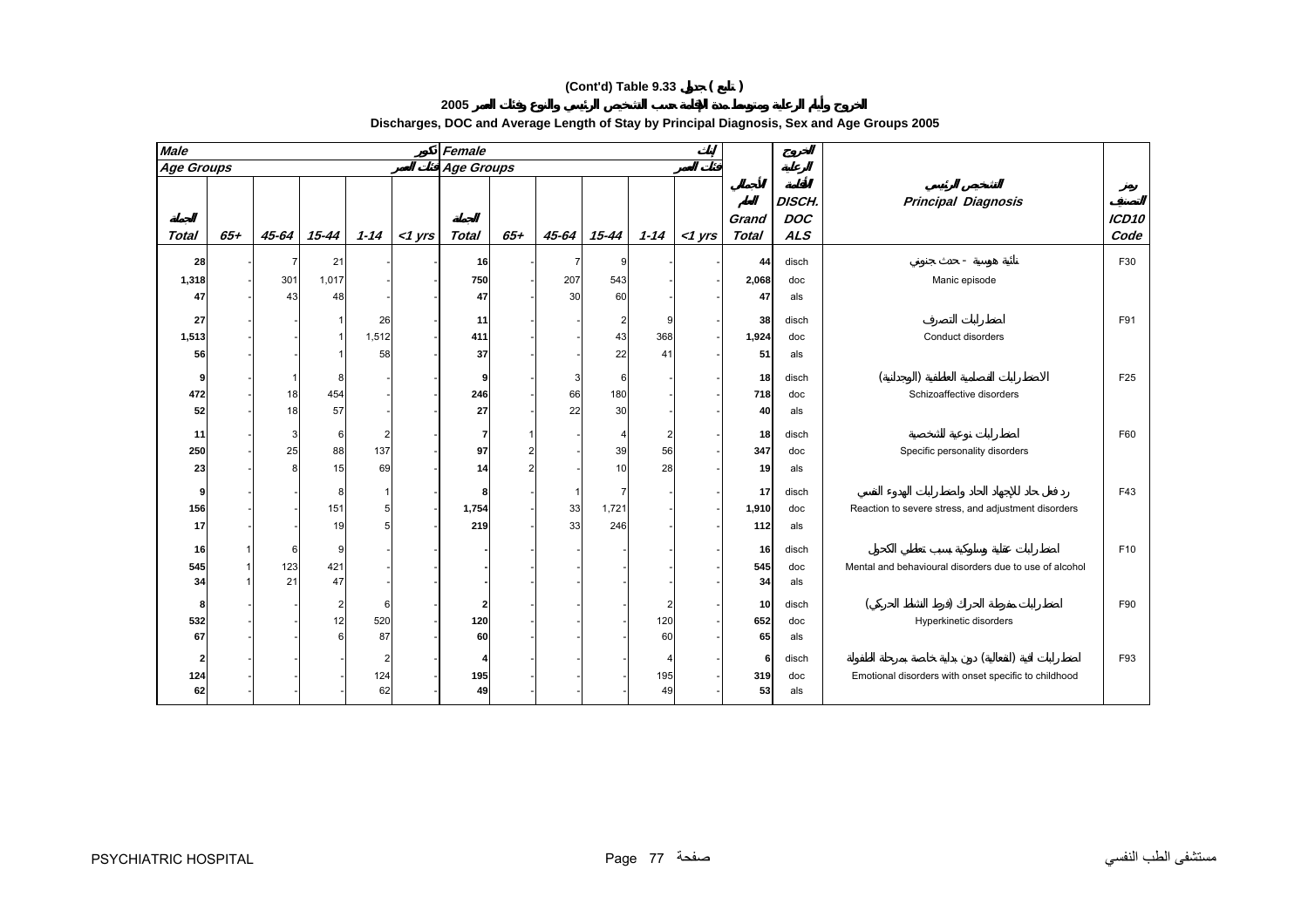# **(Cont'd) Table 9.33 ( )**

**2005** 

# **Discharges, DOC and Average Length of Stay by Principal Diagnosis, Sex and Age Groups 2005**

| <b>Male</b>       | Female |       |                |          |           |                   |       |       |       |     |               |                       |                                    |                                                                                                        |               |
|-------------------|--------|-------|----------------|----------|-----------|-------------------|-------|-------|-------|-----|---------------|-----------------------|------------------------------------|--------------------------------------------------------------------------------------------------------|---------------|
| <b>Age Groups</b> |        |       |                |          |           | <b>Age Groups</b> |       |       |       |     |               |                       |                                    |                                                                                                        |               |
| <b>Total</b>      | $65 +$ | 45-64 | 15-44          | $1 - 14$ | $<$ 1 yrs | Total             | $65+$ | 45-64 | 15-44 |     | $1-14$ <1 yrs | Grand<br><b>Total</b> | <b>DISCH.</b><br><b>DOC</b><br>ALS | <b>Principal Diagnosis</b>                                                                             | ICD10<br>Code |
| -6                |        |       | 6              |          |           |                   |       |       |       |     |               | 6                     | disch                              |                                                                                                        | X60           |
| 43                |        |       | 43             |          |           |                   |       |       |       |     |               | 43                    | doc                                | الحرارة أو الروماتزم                                                                                   |               |
| 7                 |        |       | $\overline{7}$ |          |           |                   |       |       |       |     |               | 7                     | als                                | Intentional self-poisoning by and exposure to nonopioid<br>analgesics, antipyretics and antirheumatics |               |
| $\mathbf{2}$      |        |       |                |          |           | 1                 |       |       |       | -1  |               | 3                     | disch                              |                                                                                                        | F81           |
| 38                |        |       |                | 38       |           | 31                |       |       |       | 31  |               | 69                    | doc                                | Specific developmental disorders of scholastic skills                                                  |               |
| 19                |        |       |                | 19       |           | 31                |       |       |       | 31  |               | 23                    | als                                |                                                                                                        |               |
|                   |        |       |                |          |           | 3                 |       |       |       | 3   |               | 3                     | disch                              |                                                                                                        | F94           |
|                   |        |       |                |          |           | 172               |       |       |       | 172 |               | 172                   | doc                                | الطفولة والمراهقة                                                                                      |               |
|                   |        |       |                |          |           | 57                |       |       |       | 57  |               | 57                    | als                                | Disorders of social functioning with onset specific to<br>childhood and adolescence                    |               |
| -1                |        |       |                |          |           | -1                |       |       |       |     |               | $\overline{2}$        | disch                              |                                                                                                        | F02           |
| 25                |        | 25    |                |          |           | 12                | 12    |       |       |     |               | 37                    | doc                                |                                                                                                        |               |
| 25                |        | 25    |                |          |           | 12                | 12    |       |       |     |               | 19                    | als                                | Dementia in other diseases classified elsewhere                                                        |               |
| $\overline{2}$    |        |       | $\overline{2}$ |          |           |                   |       |       |       |     |               | $\overline{2}$        | disch                              |                                                                                                        | F12           |
| 266               |        |       | 266            |          |           |                   |       |       |       |     |               | 266                   | doc                                | Mental and behavioural disorders due                                                                   |               |
| 133               |        |       | 133            |          |           |                   |       |       |       |     |               | 133                   | als                                | to use of cannabinoids                                                                                 |               |
|                   |        |       |                |          |           | -1                |       |       |       |     |               | -1                    | disch                              |                                                                                                        | F07           |
|                   |        |       |                |          |           | 36                |       |       | 36    |     |               | 36                    | doc                                | أو نلف أو اختلال وظيفي بالمخ                                                                           |               |
|                   |        |       |                |          |           | 36                |       |       | 36    |     |               | 36                    | als                                | Personality and behavioural disorders due to brain                                                     |               |
|                   |        |       |                |          |           |                   |       |       |       |     |               |                       |                                    | disease, damage and dysfunction                                                                        |               |
|                   |        |       |                |          |           |                   |       |       |       |     |               | 1                     | disch                              |                                                                                                        | F41           |
|                   |        |       |                |          |           |                   |       |       |       |     |               | 5                     | doc                                | Other anxiety disorders                                                                                |               |
|                   |        |       |                |          |           |                   |       |       |       |     |               | 5                     | als                                |                                                                                                        |               |
|                   |        |       |                |          |           |                   |       |       |       |     |               |                       |                                    |                                                                                                        |               |
|                   |        |       |                |          |           |                   |       |       |       |     |               | 1<br>3                | disch                              |                                                                                                        | F42           |
|                   |        |       |                |          |           |                   |       | p     |       |     |               | 3                     | doc                                | Obsessive-compulsive disorder                                                                          |               |
|                   |        |       |                |          |           |                   |       |       |       |     |               |                       | als                                |                                                                                                        |               |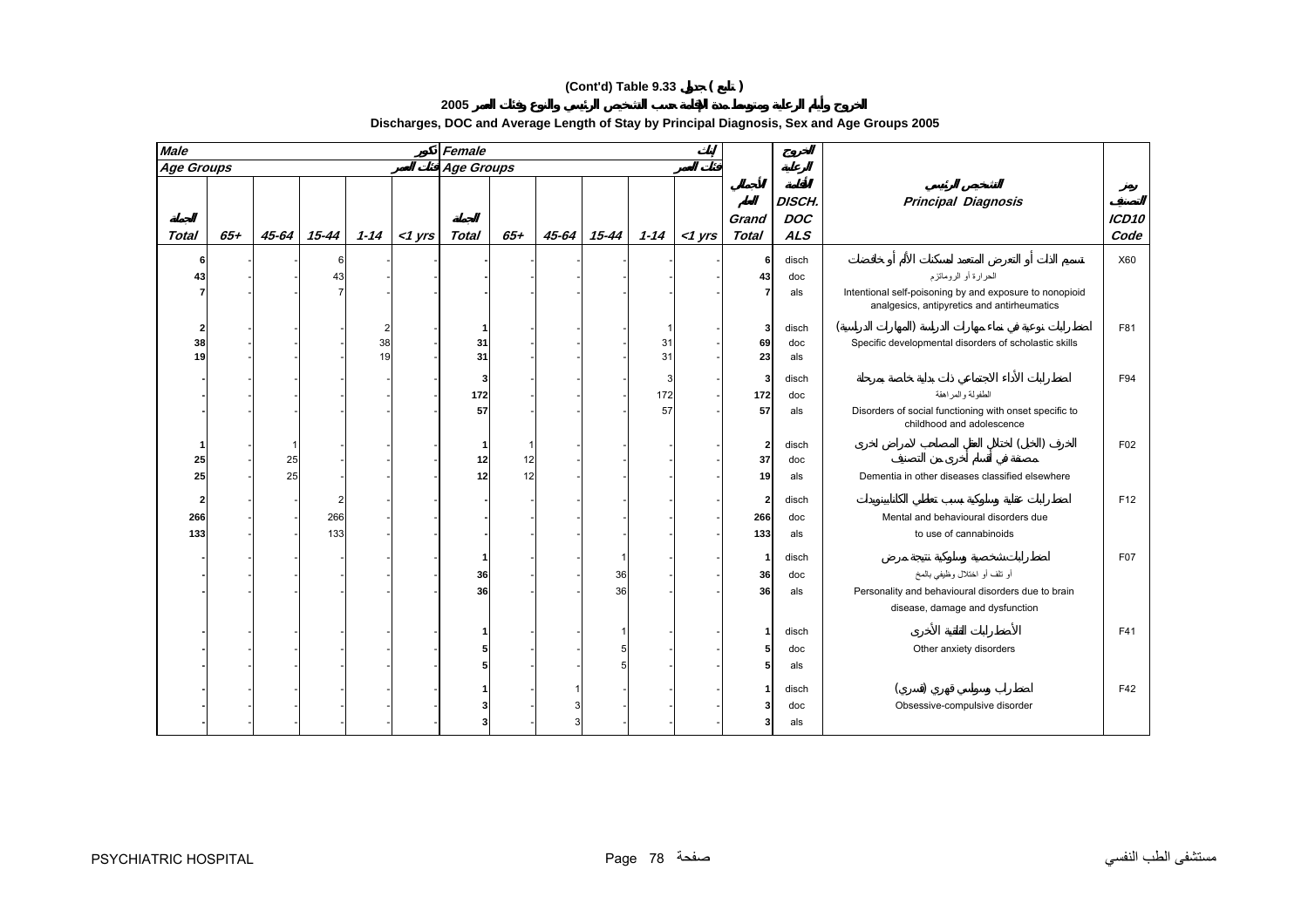# **(Cont'd) Table 9.33 ( )**

**2005** 

| Discharges, DOC and Average Length of Stay by Principal Diagnosis, Sex and Age Groups 2005 |
|--------------------------------------------------------------------------------------------|
|--------------------------------------------------------------------------------------------|

| <b>Male</b>         |                    |                            |                     |                   |           | Female               |                    |                     |                     |                    |           |                         |                                    |                                                                               |                           |
|---------------------|--------------------|----------------------------|---------------------|-------------------|-----------|----------------------|--------------------|---------------------|---------------------|--------------------|-----------|-------------------------|------------------------------------|-------------------------------------------------------------------------------|---------------------------|
| Age Groups          |                    |                            |                     |                   |           | Age Groups           |                    |                     |                     |                    |           |                         |                                    |                                                                               |                           |
| Total               | $65 +$             | 45-64                      | 15-44               | $1 - 14$          | $<$ 1 yrs | <b>Total</b>         | $65+$              | 45-64               | 15-44               | $1 - 14$           | $<$ 1 yrs | Grand<br><b>Total</b>   | DISCH.<br><b>DOC</b><br><b>ALS</b> | <b>Principal Diagnosis</b>                                                    | ICD <sub>10</sub><br>Code |
|                     |                    |                            |                     |                   |           | 20<br>20             |                    |                     | 20<br>20            |                    |           | -1<br>20<br>20          | disch<br>doc<br>als                | Dissociative [conversion] disorders                                           | F44                       |
| 687<br>687          |                    |                            | 687<br>687          |                   |           |                      |                    |                     |                     |                    |           | 1<br>687<br>687         | disch<br>doc<br>als                | Abuse of non-dependence-producing substances                                  | F <sub>55</sub>           |
| -1<br>147<br>147    |                    | $\mathbf{1}$<br>147<br>147 |                     |                   |           |                      |                    |                     |                     |                    |           | -1<br>147<br>147        | disch<br>doc<br>als                | Enduring personality changes, not attributable<br>to brain damage and disease | F62                       |
| 36<br>36            |                    |                            |                     | 36<br>36          |           |                      |                    |                     |                     |                    |           | 1<br>36<br>36           | disch<br>doc<br>als                | Disorders of sexual preference                                                | F65                       |
|                     |                    |                            |                     |                   |           | 1<br>15<br>15        |                    |                     |                     | 1<br>15<br>15      |           | -1<br>15<br>15          | disch<br>doc<br>als                | Mixed specific developmental disorders                                        | F83                       |
| 241<br>241          |                    |                            |                     | 241<br>241        |           |                      |                    |                     |                     |                    |           | -1<br>241<br>241        | disch<br>doc<br>als                | Pervasive developmental disorders                                             | F84                       |
|                     |                    |                            |                     |                   |           | 312<br>312           |                    |                     |                     | 1<br>312<br>312    |           | -1<br>312<br>312        | disch<br>doc<br>als                | Mixed disorders of conduct and emotions                                       | F92                       |
|                     |                    |                            |                     |                   |           |                      |                    |                     |                     |                    |           | 1<br>1<br>٠             | disch<br>doc<br>als                | Poisoning by nonopioid analgesics,<br>antipyretics and antirheumatics         | T39                       |
| 780<br>70,777<br>91 | 36<br>8,324<br>231 | 182<br>16,660<br>92        | 512<br>41,636<br>81 | 50<br>4,157<br>83 |           | 379<br>49,080<br>129 | 27<br>8,852<br>328 | 87<br>10,921<br>126 | 237<br>21,553<br>91 | 28<br>7,754<br>277 |           | 1,159<br>119,857<br>103 | disch<br>doc<br>als                | <b>Total</b>                                                                  |                           |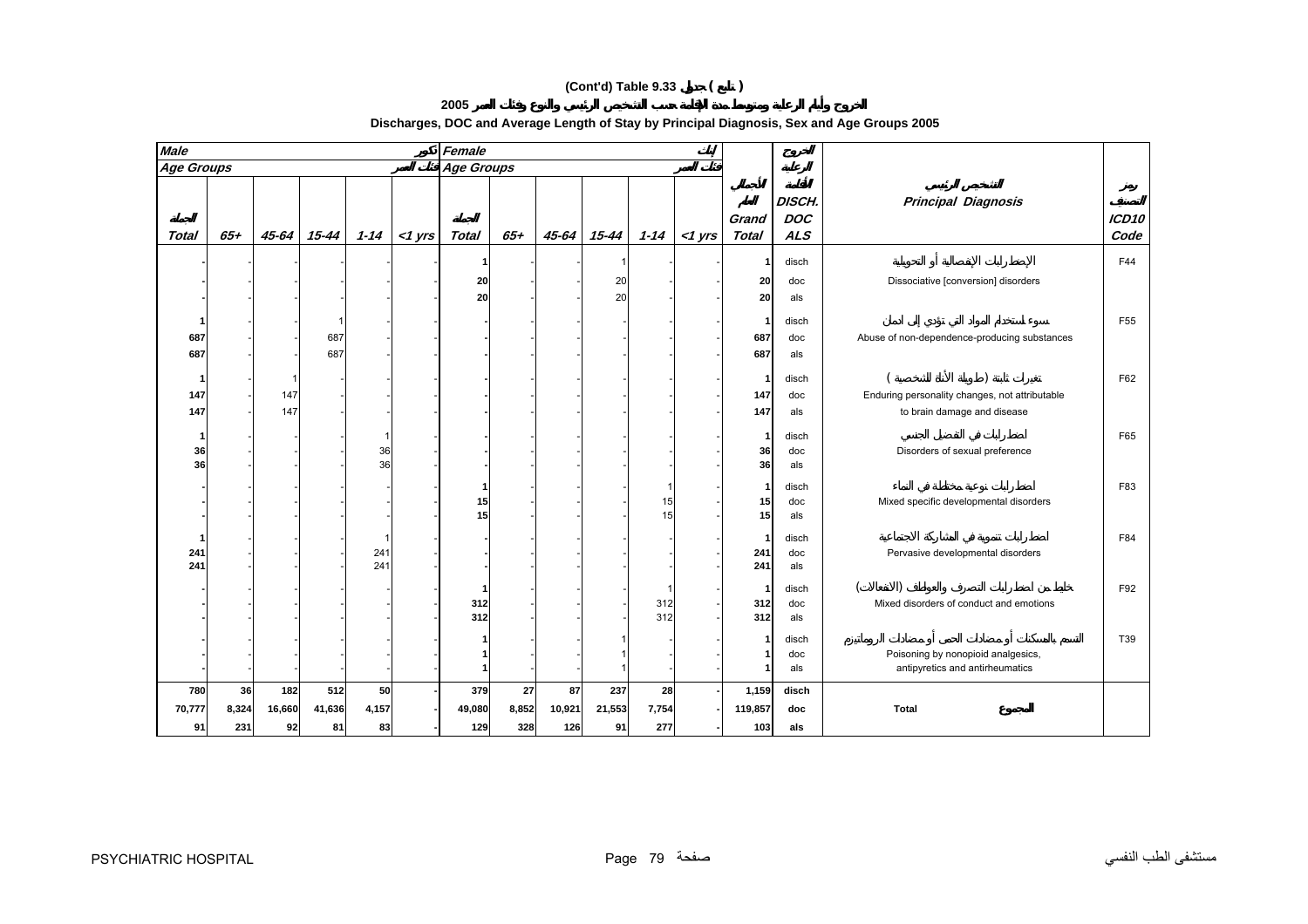**رسم بياني 9.8 Figure الخروج حسب أعلى عشرة تشخيصات رئيسية <sup>2005</sup> Discharges by The Ten Leading Diagnosis 2005**

<span id="page-14-0"></span>

مستشفى الطب النفسي صفحة 80 Page HOSPITAL PSYCHIATRIC